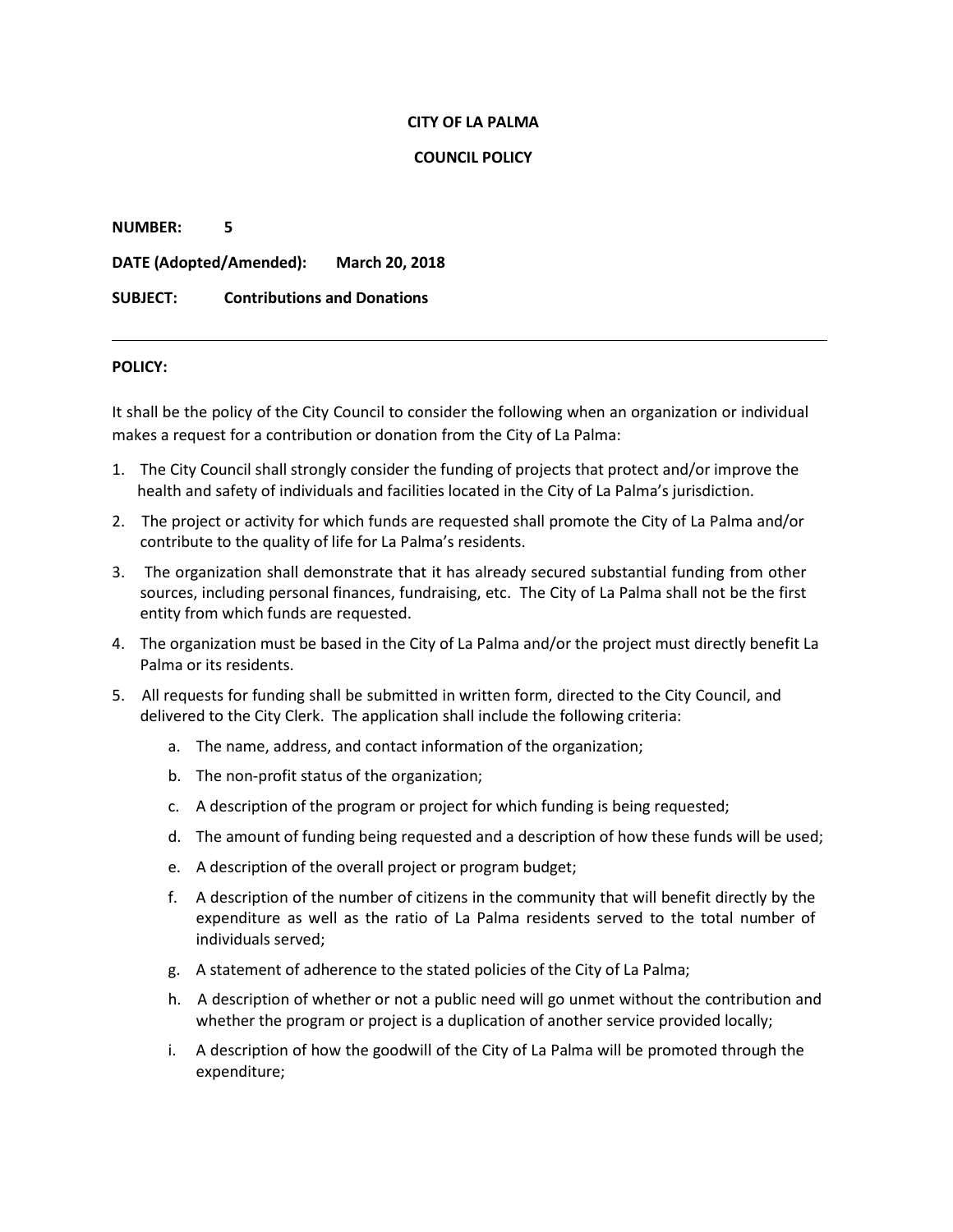- j. A description of how the project or program will be recognized as a contribution to the health, safety, or welfare of the community;
- k. A description of how the program or project will further the City Council's adopted goals for the year;
- l. A statement of whether or not the contribution could expose the City to civil liability;
- m. A presentation of the percentage of administrative costs of total program costs. Administrative costs should not exceed 15% of total program costs;
- n. A description of the degree to which the members of the organization have engaged in other fund-raising activities;
- o. A description of whether the organization has applied for funding from other public agencies; and
- p. A statement that the organization will not discriminate in employment or in clients served because of race, religion, national origin, sex, age, disability, sexual orientation, or marital, familial or veteran's status.
- 6. City staff will evaluate the request for funding according to the criteria in this policy. If the funding request meets the criteria of the policy, a recommended action will be made to the City Council. A subcommittee of the City Council may be formed on an ad hoc basis to evaluate funding requests should the request's applicability to the criteria be unclear.
- 7. Priority shall be given to capital projects and those that have a long-term effect on the community versus one-day, one time activities.
- 8. Funding should be used to benefit the community at large and not simply the members of the organization requesting funding.
- 9. Funds will not be allocated to:
	- a. political action committees, political candidates, or political campaigns;
	- b. any organization conducting a religious activity (religious organizations that are seeking funding for wholly secular programs or projects will be considered); or,
	- c. organizations conducting a fund-raising activity or event (City sponsored activities or events are not covered by this policy).
- 10. A written follow-up report shall be provided to the City Council after the event or project for which funding is provided by the City of La Palma has concluded. The report should include a summary of the event and how the funds were expended and should be presented within 45 days of the completion of the event or project. The organization shall keep receipts and other proof of expenditures on file for City inspection for a period of two years.
- 11. Organizations requesting funding shall be informed that the receipt of money from the City of La Palma is not guaranteed by virtue of a request.
- 12. Funding of a program or activity will not constitute a precedent for contributions in subsequent years. On the contrary, funding priority will be given to organizations that have not previously received funding from the City.